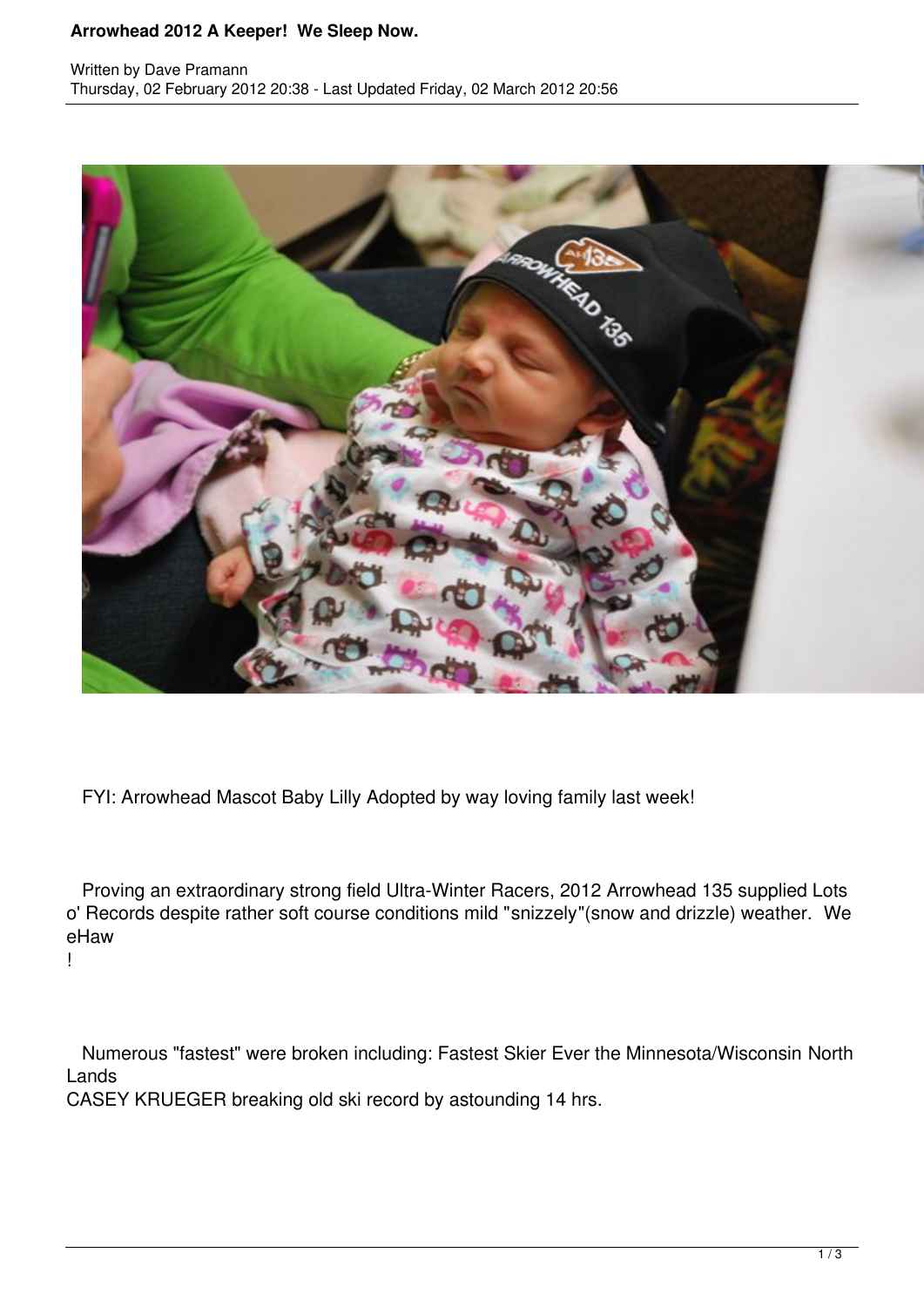## **Arrowhead 2012 A Keeper! We Sleep Now.**

Fastest Woman Biker Ever Colorado's ESZTER HORANYI by a couple hours at 18+hrs!

Fastest Man Runner Duluth's Sir JASON BUFFINGTON by 45 minutes in 37hrs and change.

 Most Skiers ever to finish...Seven, almost equaling total amount in 8 previous races put together.

Oldest Finisher ever...Erwin Berglund finishing strong on da bike at 69yrs old! Holy Moley!

 Closest Exciting Bike Finish Ever Alaskans BREITENBACH and BERNTSON: about a tire width. Previous **Basinger Oatley** Pramann 2010 finish was a tire width and a half.

 Most Finishers Ever at 81. Highest Percentage Ever at ~75%. Mild conditions provided tough going in spots but allowed folks to "Tough It Out", and finish.

 Fine Volunteers Everywhere, Great sponsors and local Hosts at Nations IceBox I-Falls/Gateway Store/ **MelGeorge** Resort/ Ski-Pulk and Fortune Bay provided a Home Run for racers.

Arrowhead 135 Inc. donated ~150lbs Food to nice I-Falls Foodshelf and while we figure out da

bills, should be \$+5000 to Spec Ops Warrior Foundation Charity and Local Snowmobile Clubs for THANKS using the nice Arrowhead Trail! Cool.